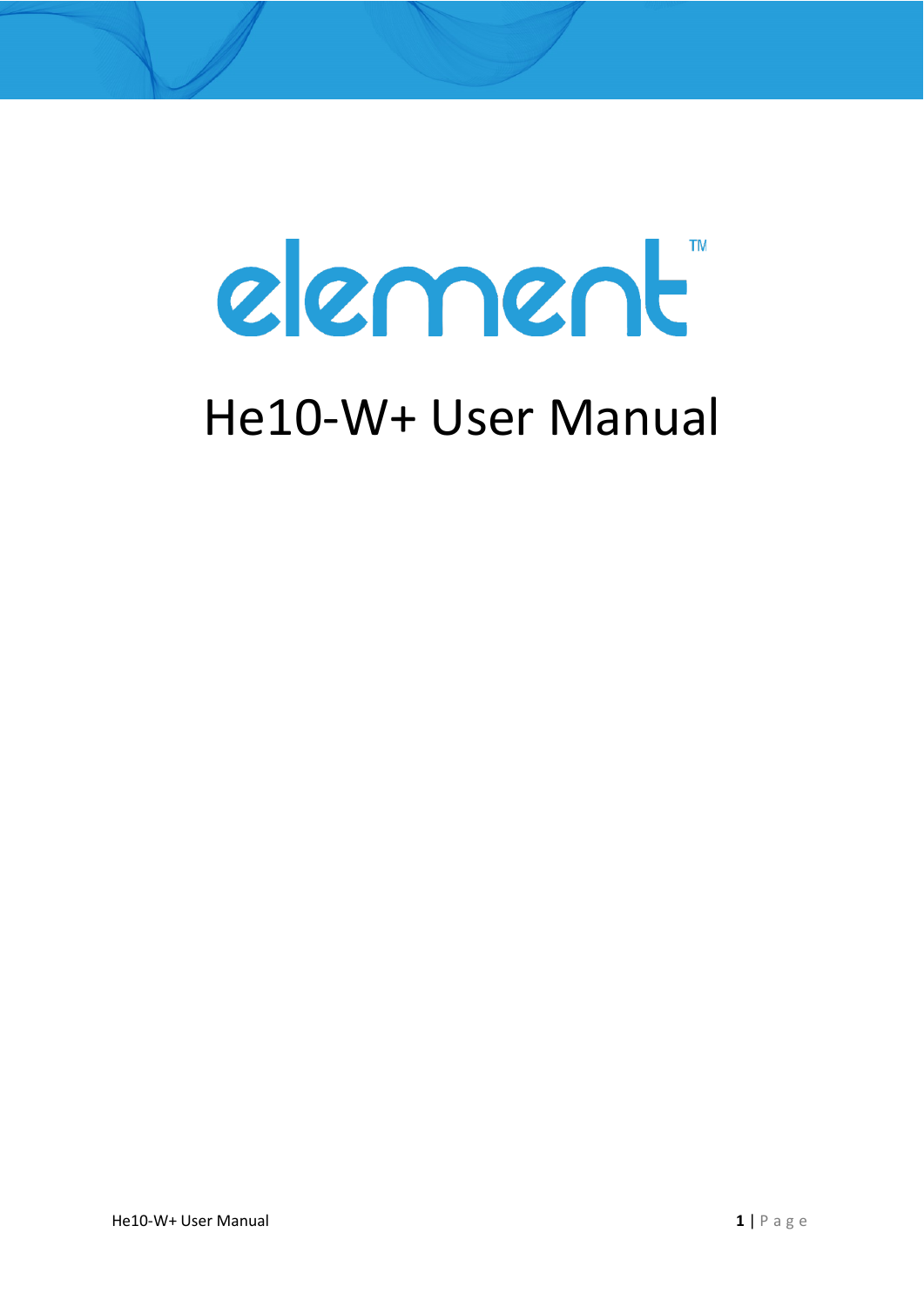Copyright 2020 All Rights Reserved User Manual Version **1.2**

The information in this document is subject to change without notice and therefore should not be interpreted in any way as a guarantee or warranty by Element. Element assumes no responsibility or liability for any errors that may appear in this document.

#### Trademark

Intel® and Celeron® are registered trademarks of Intel® Corporation. Microsoft® and Windows® are registered trademarks of Microsoft Corporation. Other trademarks mentioned in this document are property of their respective owners.

#### Safety Instructions

- 1. Ensure the unit is charged using the supplied power adaptor and ensure the adaptor is not used with other appliances such as smartphones. Element does not assume responsibility for damage due to the misuse of the supplied power adaptor.
- 2. Do not use this unit near water.
- 3. Do not place this unit on an unstable stand or table, this may cause damage to the frame and/or screen.
- 4. Ensure the ventilation holes on each side of the unit are not blocked to protect the unit from overheating.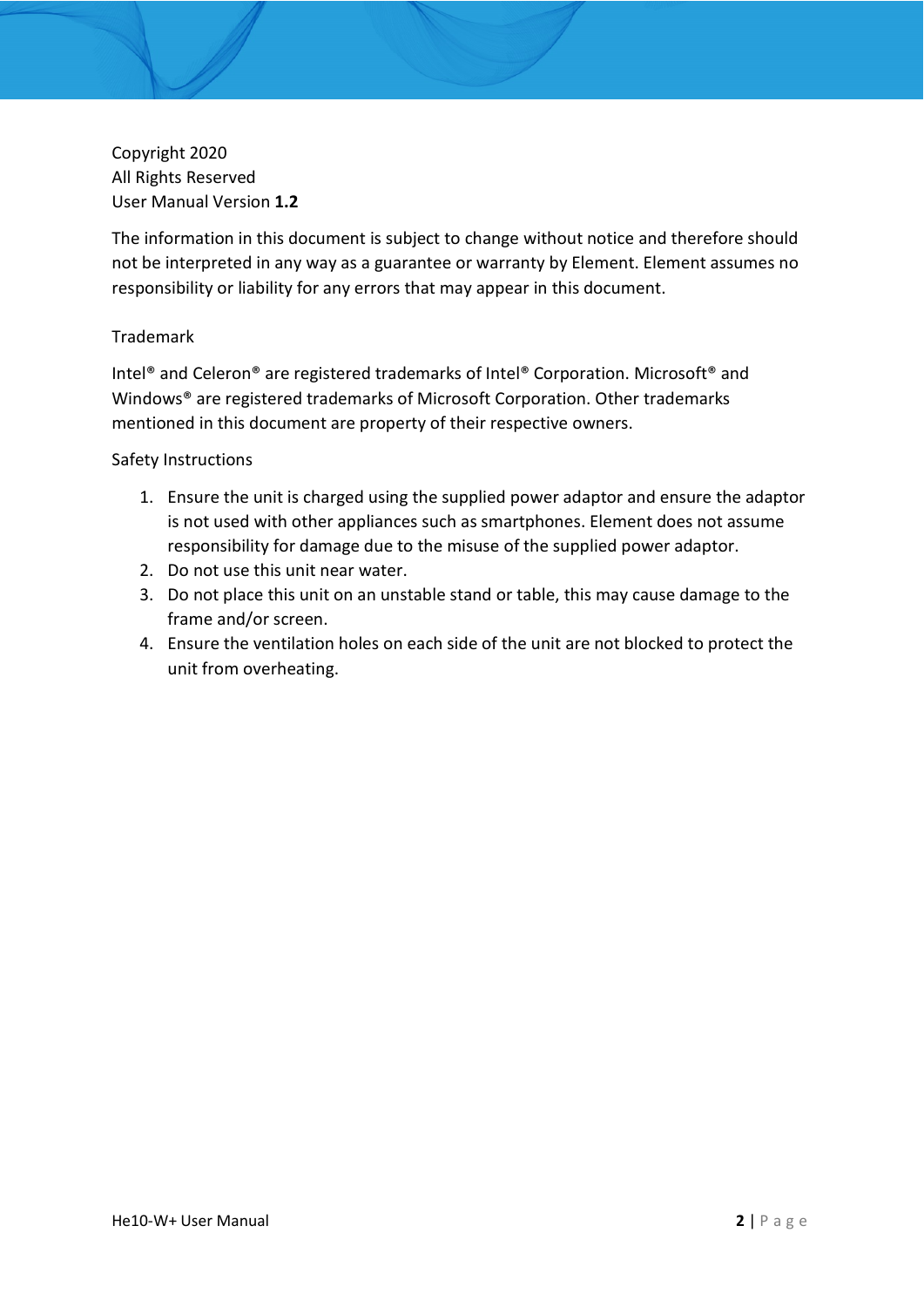#### Revision History

Changes to the **DRAFT** user manual are listed below:

| Revision | Description                                   | Date       |
|----------|-----------------------------------------------|------------|
| 1.0      | <b>Initial Draft</b>                          | 07/07/2020 |
| 1.1      | Added operation of unit                       | 08/07/2020 |
|          | Added RAM and detailed CPU                    |            |
|          | Corrected issues in pages 2, 5, 6, 7, 8 and 9 |            |
| 1.2      | Final document                                | 29/07/2020 |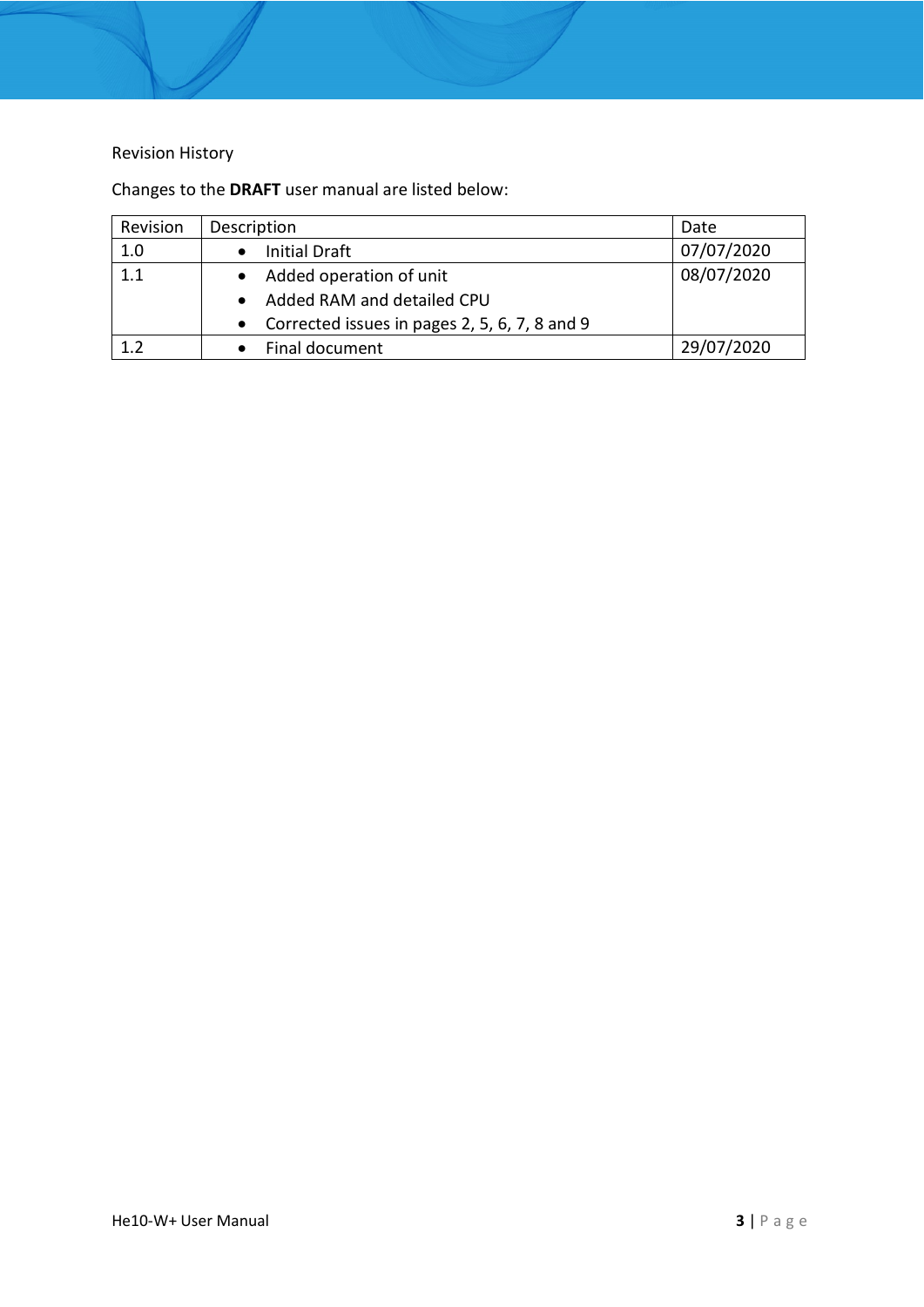## Table of Contents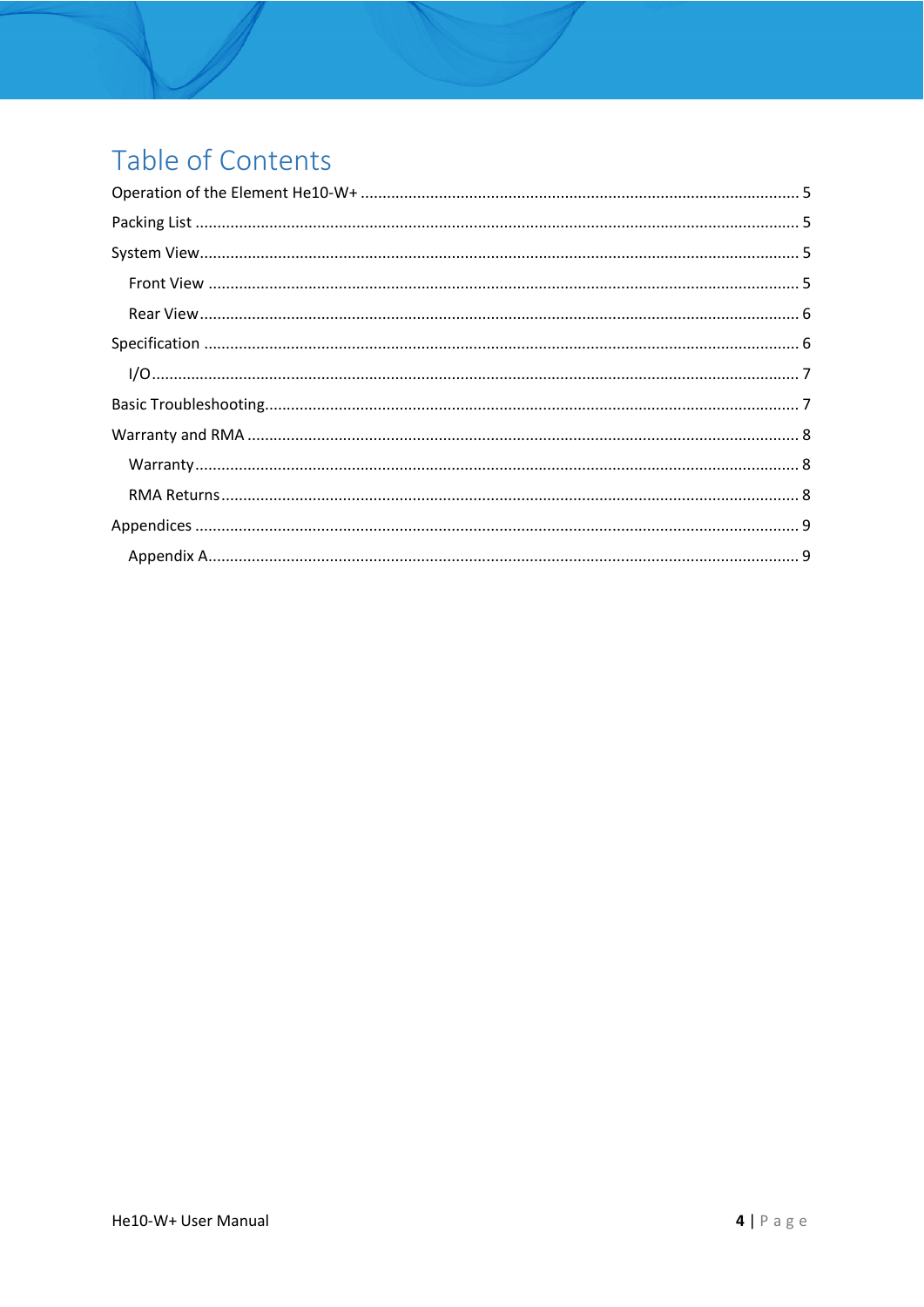#### <span id="page-4-0"></span>Operation of the Element He10-W+

To power on the unit, hold the short power button located on the top left-hand side of the tablet. When powering the unit on, the charging indicator LED will light up red momentarily.

If the unit freezes and it is unable to shutdown via Microsoft® Windows®, you may hold the power button until the unit forcefully powers down, take care when doing this as it may result in corrupted data if done frequently.

This unit is powered by an embedded lithium battery pack for use without being tethered to an AC adaptor. The battery is recharged whenever the tablet is connected to the included AC adaptor. Charge-in-use is supported however, this will significantly increase the charge time.

When charging the battery, the charging indicator LED will light up red to indicate charging is in progress, and when complete will light up green.

#### <span id="page-4-1"></span>Packing List

- Element He10-W+ tablet
- USB-C PD2.0 Power Adapter
- Power cable
- QR code insert

#### <span id="page-4-2"></span>System View

#### <span id="page-4-3"></span>Front View

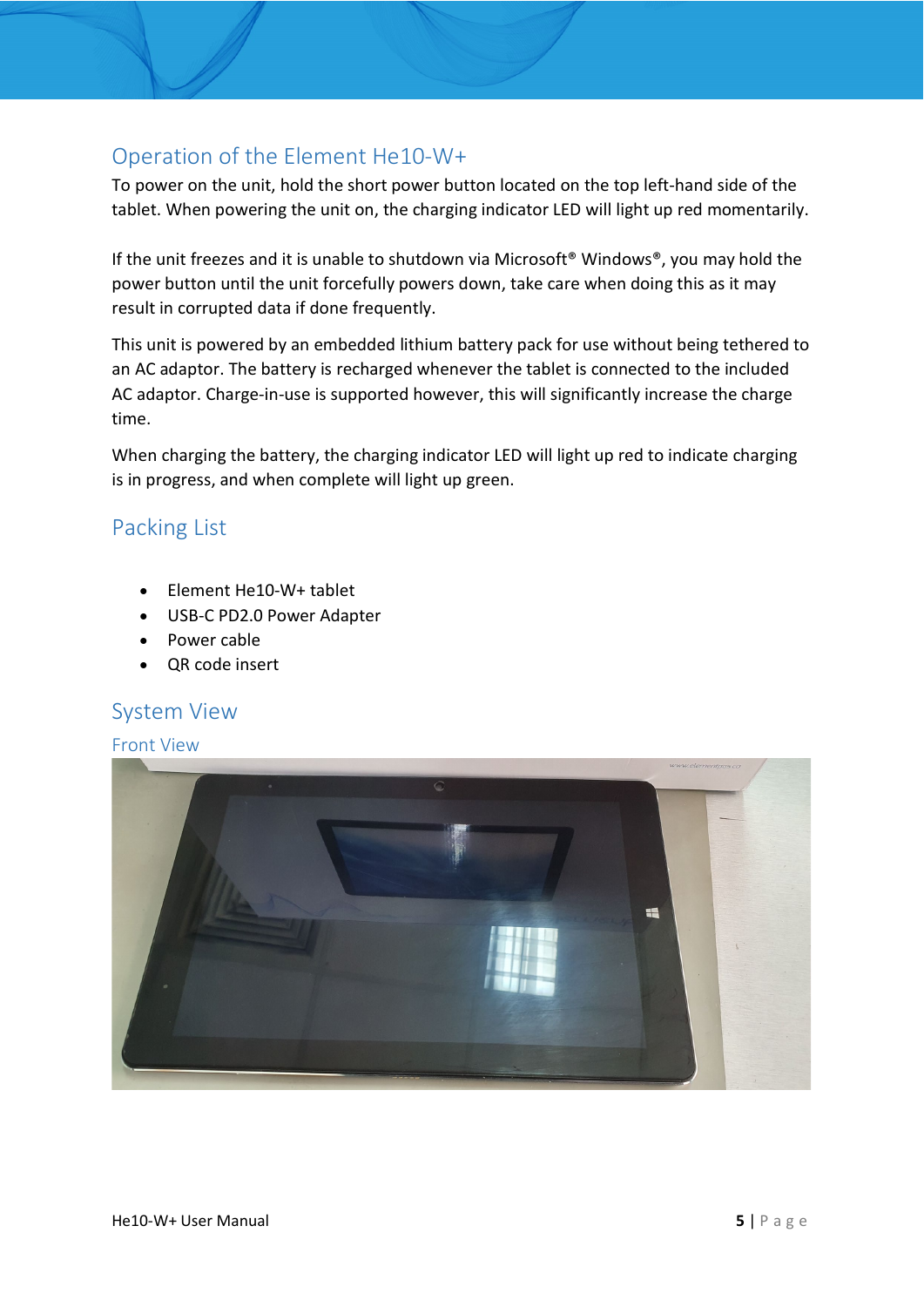#### <span id="page-5-0"></span>Rear View



### <span id="page-5-1"></span>Specification

| <b>Brand</b>            | Element                                   |
|-------------------------|-------------------------------------------|
| Model                   | He10-W+                                   |
| <b>Operating System</b> | Windows 10 Pro                            |
| <b>CPU</b>              | Intel Celeron N4120 @ 1.10GHz             |
| <b>RAM</b>              | <b>6GB LPDDR4</b>                         |
| <b>ROM</b>              | 128GB                                     |
| <b>Extended Storage</b> | Max 128GB TF (Optional)                   |
| Screen size             | 10.1"                                     |
| <b>Aspect Ratio</b>     | 16:10                                     |
| Resolution              | 1200 x 1920                               |
| Networking              | WIFI 2.4GHz/5GHz 802.11ac                 |
| Bluetooth               | Version 4.2                               |
| Sensors                 | Accelerometer, Magnetic Sensor            |
| I/O                     | 3.5mm headphone jack                      |
|                         | Micro HDMI                                |
|                         | USB 3.0 Type C port                       |
|                         | Micro SD port                             |
| Camera                  | Front-facing: 2.0 MP, Back facing: 5.0 MP |
| Battery capacity        | 2004mAh                                   |
| Charger                 | Input AC100-240v, 50-60Hz Output 12V 2A   |
| <b>Dimensions</b>       | 261.8mm x 167.3mm x 8.8mm                 |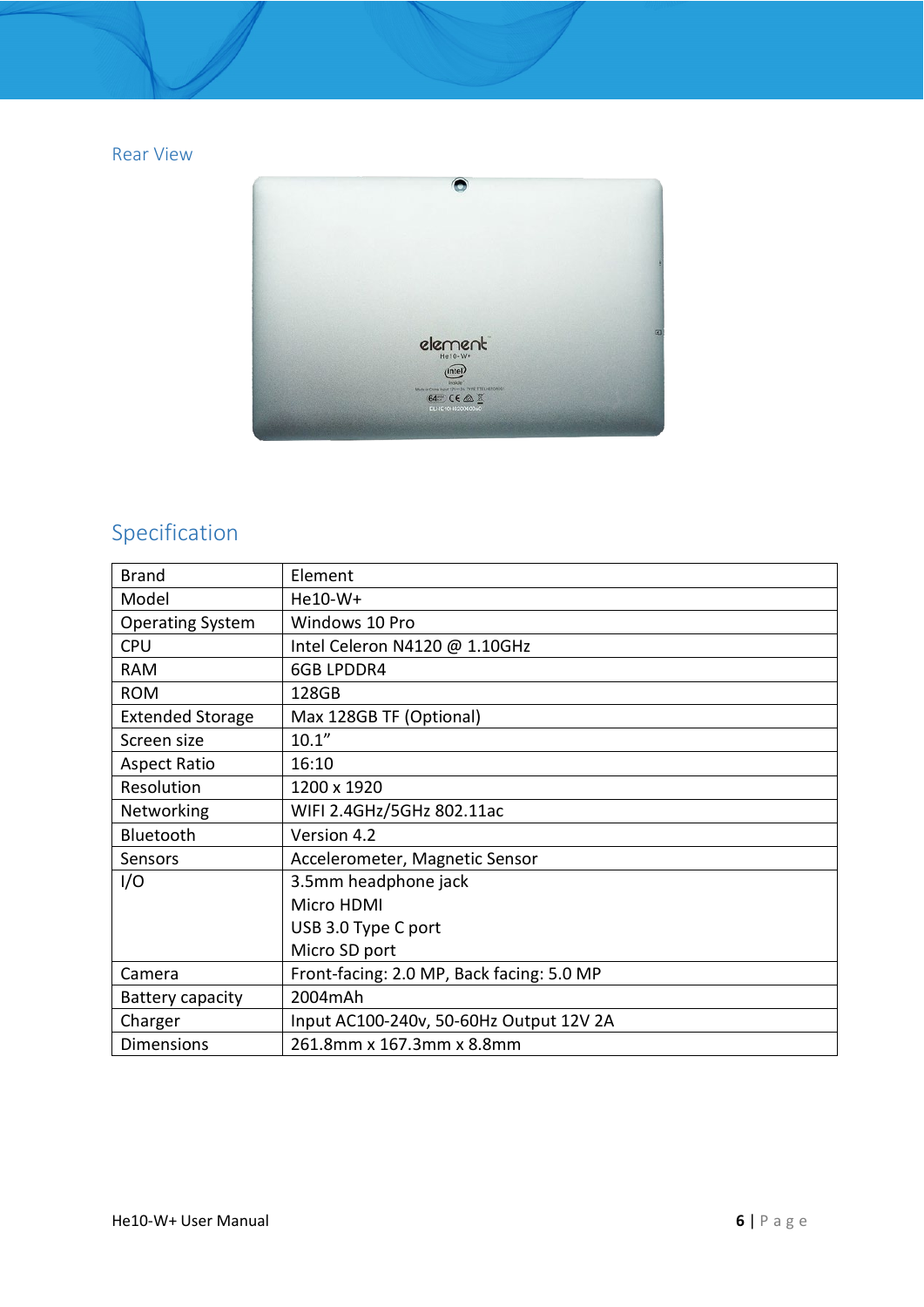<span id="page-6-0"></span>

#### <span id="page-6-1"></span>Basic Troubleshooting

The tablet does not boot

- 1. Check if the battery has not been depleted.
- 2. Plug the unit into the supplied charger, the charge light should appear red.
- 3. If the unit will not power on, the battery is depleted and will need time to recharge before the unit will work.
- 4. If the unit turns on but does not boot into Windows try following the Recovery steps below.

Windows Recovery

- 1. Using a USB C Male to USB A Female adaptor, connect a keyboard to the unit.
- 2. Turn the unit on and **press F7** to launch the boot devices.
- 3. Select **Setup**.
- 4. Navigate to **Save & Exit** then select **Windows Recover** under **Boot Override**.
- 5. Select **Troubleshoot**.
- 6. Select **Advanced Options**, then **Startup Repair** and, follow the prompts.
	- a. **If Startup Repair does not fix the issue**, select see more recovery options and select **System Restore** and follow the prompts (see [appendix A](#page-8-1) for screenshots).

No Internet or network connection

- 1. Ensure the unit is connected to the Wi-Fi network using Windows' Network & Internet settings.
- 2. Ensure there is a strong enough Wi-Fi signal, try moving closer to the access point.

The unit will not charge

- 1. Ensure the power supply is plugged into the correct USB-C port.
- 2. Ensure you are using the original power supply.
- 3. Ensure the power light (top left) lights up when the unit is connected to the charger.

For all other enquiries, please contact your respective reseller.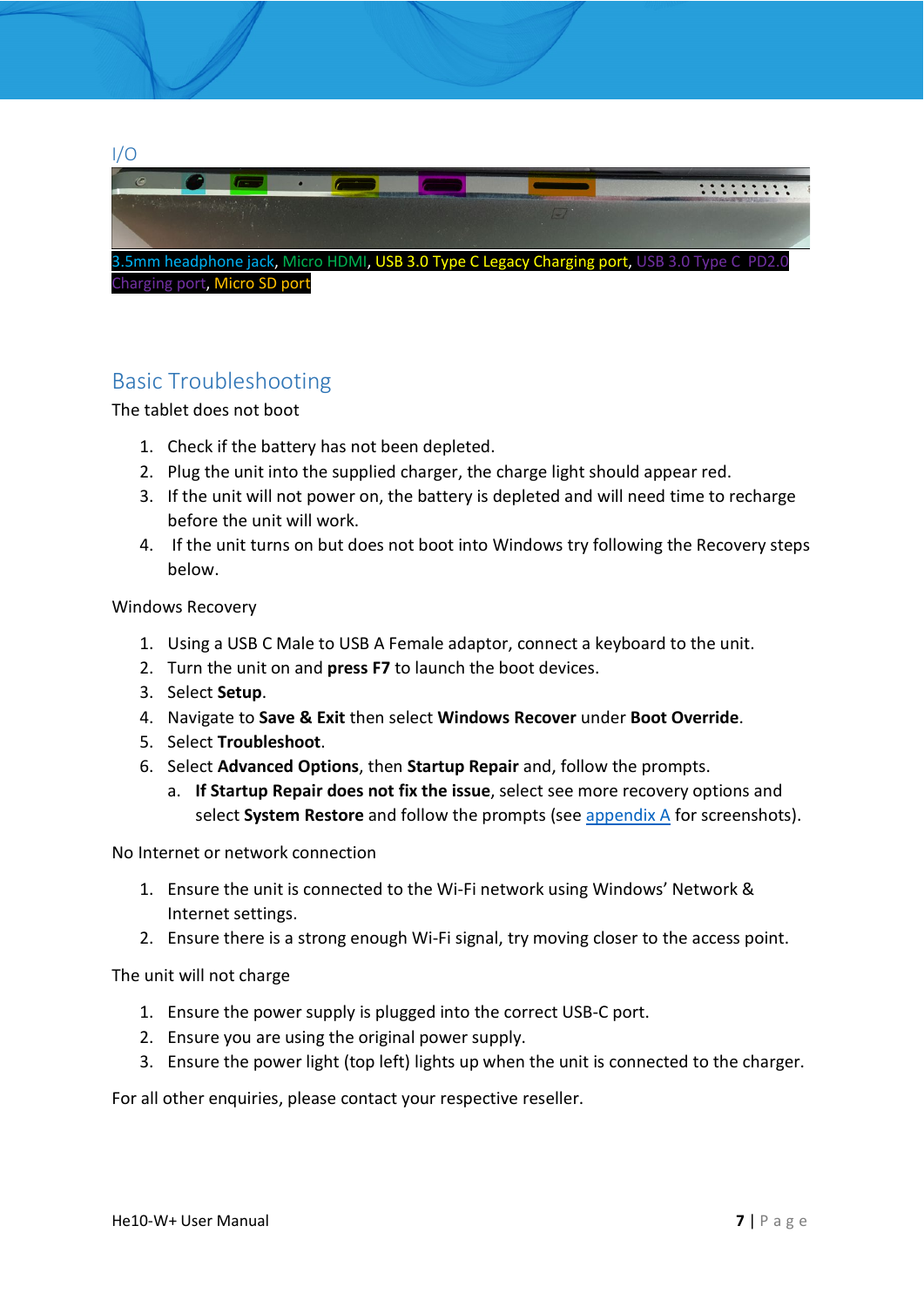#### <span id="page-7-0"></span>Warranty and RMA

#### <span id="page-7-1"></span>**Warranty**

All Goods carry a twelve-month, return to base, parts and labour warranty unless otherwise stated. Damage caused by misuse or abuse, electrical damage due to power fluctuations such as surges or spikes, incompatible consumables or software, are not covered under warranty. Consumables or incorrect operation of any Goods according to the manufacturers' recommendations are not covered under warranty. Proof of purchase is to be supplied with all warranty claims.

Unless otherwise stated in writing, where an extended warranty is taken on any Goods, the scope of that warranty will be as per the standard warranty for the extended period taken. An extended warranty may only be taken on new Goods and cannot be taken retrospectively. Any payment for extended warranty must be made at the time of the original product purchase.

#### <span id="page-7-2"></span>RMA Returns

Before returning any Goods, an RMA (Return Merchandise Authorization) number must be requested and issued. Goods will not be accepted, credited, or replaced without the RMA number stated on the returned Goods. Consumable items are not eligible for credit or return unless otherwise agreed by the Company in writing. Unauthorized returns will not be shipped back to the sender except at its expense (a handling fee may also apply).

The Customer may return authorised Goods or parts ("items") using the shipping method of its choice and is responsible for the return shipping charges. The Company recommends that the Customer insures the return shipment as the Company cannot be responsible for damaged or lost shipments. Used or otherwise altered items not in new condition are not eligible for credit. Upon receipt of your returned items, the Company will inspect them, return them to inventory if in a new unused condition and issue the Customer with the credit according to the conditions of the applicable Cancellation of Order.

Please note, we recommend keeping the original packaging for warranty claims and/or shipping.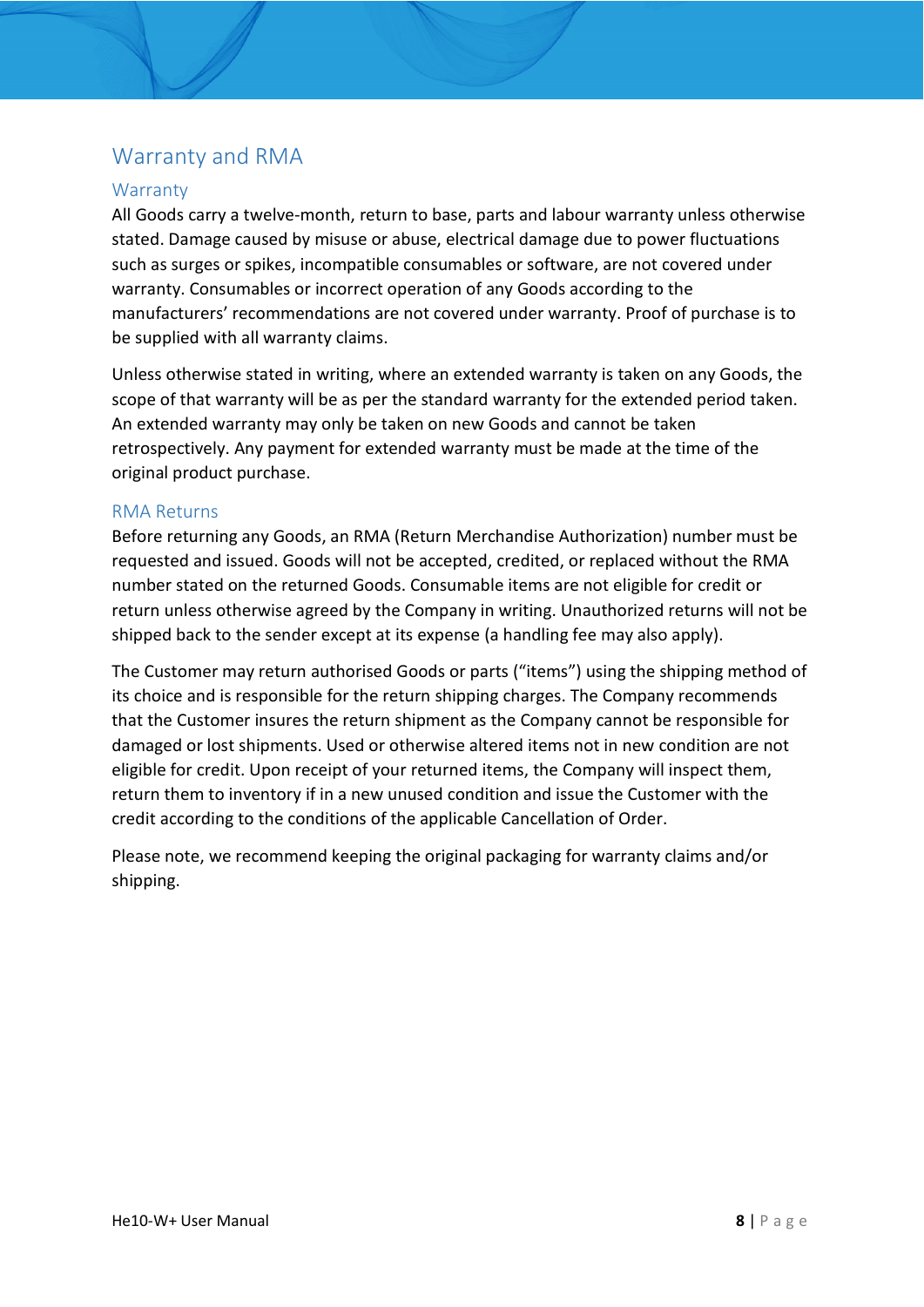#### <span id="page-8-0"></span>Appendices

#### <span id="page-8-1"></span>Appendix A Windows Startup Repair



Click **Next**.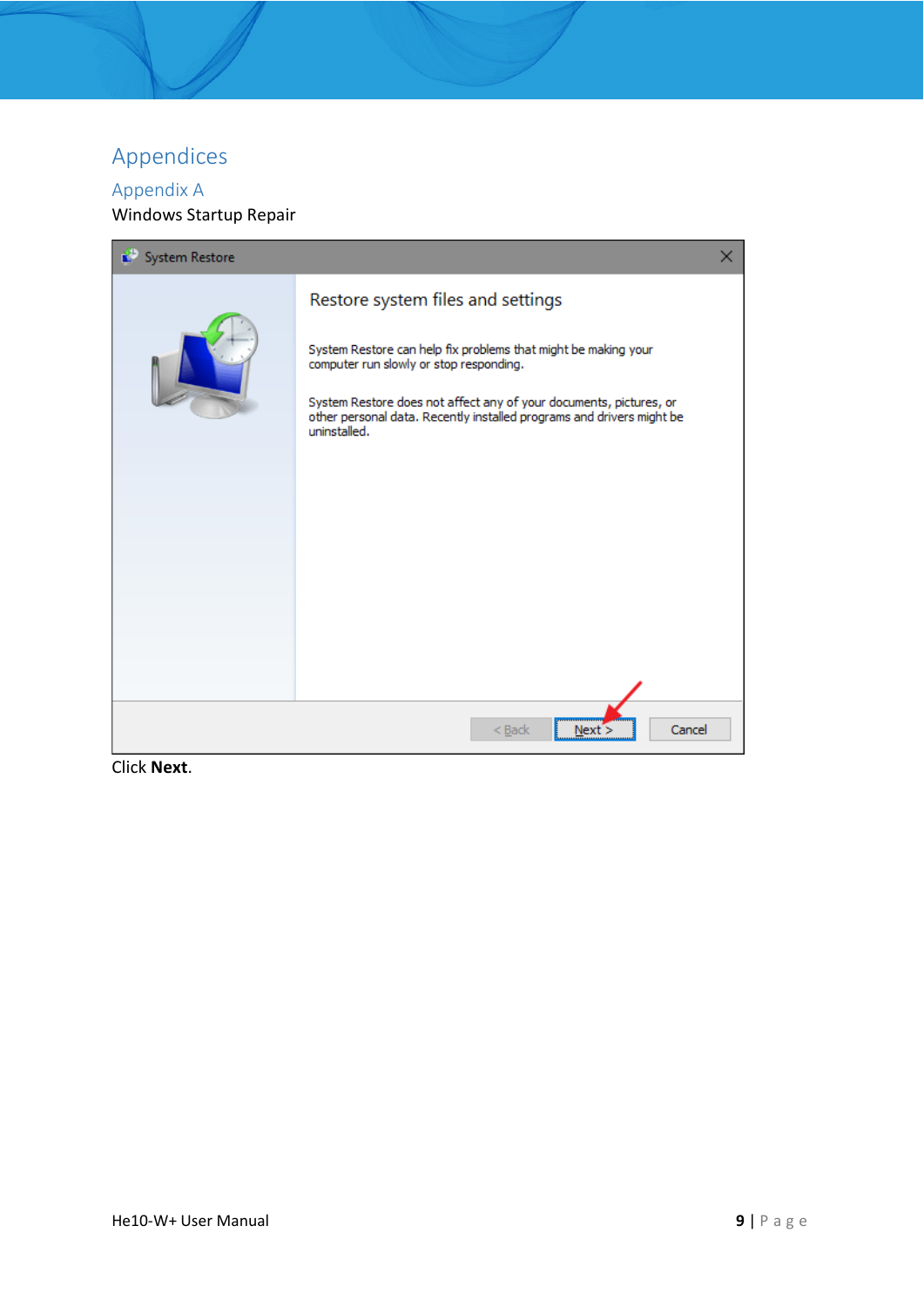| Restore your computer to the state it was in before the selected event<br>Current time zone: Central Daylight Time<br>Date and Time<br>Description<br>Type<br>9/26/2016 11:37:38 PM<br>Manual<br>About to test new system tweaking tool<br>9/25/2016 11:37:04 PM<br>Automatic Restore Point<br>System<br>Installed Microsoft Visual C++ 2005 Redistributable<br>9/15/2016 11:18:54 PM<br><b>Install</b><br>9/14/2016 10:02:38 AM<br>Critical Update<br>Windows Update<br>Show more restore points<br>Scan for affected programs | System Restore | x |
|---------------------------------------------------------------------------------------------------------------------------------------------------------------------------------------------------------------------------------------------------------------------------------------------------------------------------------------------------------------------------------------------------------------------------------------------------------------------------------------------------------------------------------|----------------|---|
|                                                                                                                                                                                                                                                                                                                                                                                                                                                                                                                                 |                |   |
|                                                                                                                                                                                                                                                                                                                                                                                                                                                                                                                                 |                |   |
|                                                                                                                                                                                                                                                                                                                                                                                                                                                                                                                                 |                |   |
|                                                                                                                                                                                                                                                                                                                                                                                                                                                                                                                                 |                |   |
|                                                                                                                                                                                                                                                                                                                                                                                                                                                                                                                                 |                |   |
|                                                                                                                                                                                                                                                                                                                                                                                                                                                                                                                                 |                |   |
|                                                                                                                                                                                                                                                                                                                                                                                                                                                                                                                                 |                |   |
|                                                                                                                                                                                                                                                                                                                                                                                                                                                                                                                                 |                |   |
|                                                                                                                                                                                                                                                                                                                                                                                                                                                                                                                                 |                |   |
|                                                                                                                                                                                                                                                                                                                                                                                                                                                                                                                                 |                |   |
|                                                                                                                                                                                                                                                                                                                                                                                                                                                                                                                                 |                |   |
|                                                                                                                                                                                                                                                                                                                                                                                                                                                                                                                                 |                |   |
|                                                                                                                                                                                                                                                                                                                                                                                                                                                                                                                                 |                |   |
|                                                                                                                                                                                                                                                                                                                                                                                                                                                                                                                                 |                |   |
|                                                                                                                                                                                                                                                                                                                                                                                                                                                                                                                                 |                |   |
|                                                                                                                                                                                                                                                                                                                                                                                                                                                                                                                                 |                |   |
|                                                                                                                                                                                                                                                                                                                                                                                                                                                                                                                                 |                |   |
| Cancel<br>$<$ Back<br>Next                                                                                                                                                                                                                                                                                                                                                                                                                                                                                                      |                |   |

**Select a restore point**, then **scan for any affected programs** they'll be listed in the dialogue box below. After taking note, click close.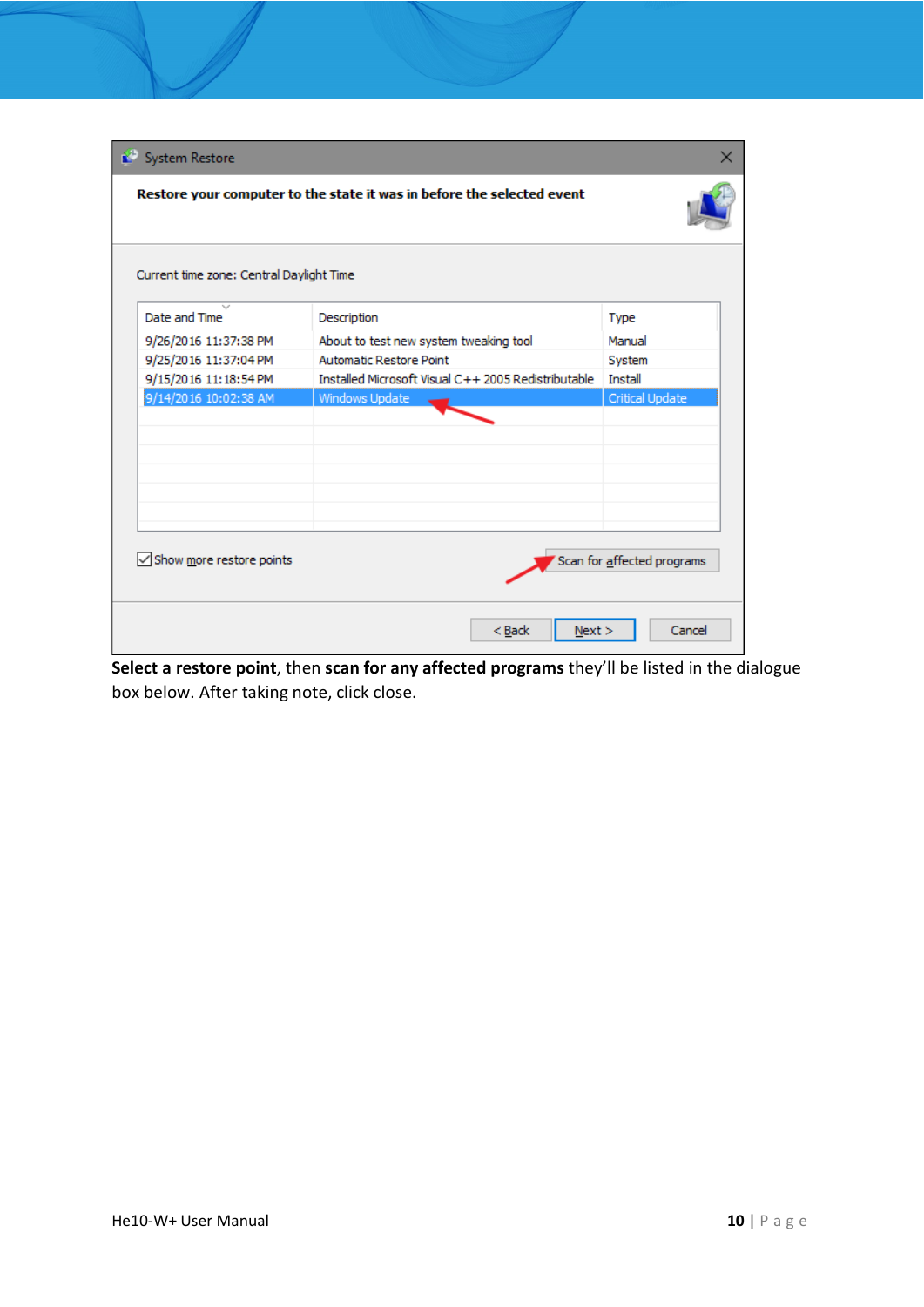|                                                   | System Restore                                                                                                                          |         |  |
|---------------------------------------------------|-----------------------------------------------------------------------------------------------------------------------------------------|---------|--|
| Description:                                      | Windows Update                                                                                                                          |         |  |
| Date:                                             | 9/14/2016 10:02:38 AM                                                                                                                   |         |  |
|                                                   | Any programs that were added since the last restore point will be deleted and any<br>that were removed will be restored.                |         |  |
|                                                   | Programs and drivers that will be deleted:                                                                                              |         |  |
| Description                                       |                                                                                                                                         | Type    |  |
| Origin 10.0.2.33129                               |                                                                                                                                         | Program |  |
| Skyrim Script Extender (SKSE)                     |                                                                                                                                         | Program |  |
| The Elder Scrolls V: Skyrim                       |                                                                                                                                         | Program |  |
|                                                   | Vulkan Run Time Libraries 1.0.26.0 1.0.26.0                                                                                             | Program |  |
|                                                   | Microsoft (EhStorSilo) 6/20/2006 10.0.14393.187 (eh                                                                                     | Driver  |  |
| Microsoft (SDHost) 6/20/2006 10.0.14393.187 (sdbu |                                                                                                                                         |         |  |
|                                                   |                                                                                                                                         | Driver  |  |
|                                                   | Commerciales - L. A milar innae na na an-mnon i                                                                                         |         |  |
| Description                                       | Programs and drivers that might be restored. These programs might not work correctly<br>after restore and might need to be reinstalled: | Type    |  |
| Dropbox 9.4.49                                    |                                                                                                                                         | Program |  |
|                                                   | Microsoft Office 365 - en-us 16.0.7167.2040                                                                                             | Program |  |
|                                                   | NVIDIA 3D Vision Driver 372,70 372,70                                                                                                   | Program |  |
|                                                   | NVIDIA GeForce Experience 3.0.5.22 3.0.5.22                                                                                             | Program |  |
|                                                   | NVIDIA Graphics Driver 372.70 372.70                                                                                                    | Program |  |
| Origin 9, 12, 2, 60376                            |                                                                                                                                         | Program |  |

| System Restore |                                                                                                                                                                                                                                                                                                                                                          | × |
|----------------|----------------------------------------------------------------------------------------------------------------------------------------------------------------------------------------------------------------------------------------------------------------------------------------------------------------------------------------------------------|---|
|                | Confirm your restore point<br>Your computer will be restored to the state it was in before the event<br>in the Description field below.<br>9/26/2016 11:37:38 PM (Central Daylight Time)<br>Time:<br>Description:<br>Manual: About to test new system tweaking tool<br>Drives:<br>Storage (D:)<br>Local Disk (C:) (System)<br>Scan for affected programs |   |
|                | If you have changed your Windows password recently, we recommend<br>that you create a password reset disk.<br>System Restore needs to restart your computer to apply these changes.<br>Before you proceed, save any open files and close all programs.                                                                                                   |   |
|                | $Back$<br>Cancel<br>Finish                                                                                                                                                                                                                                                                                                                               |   |